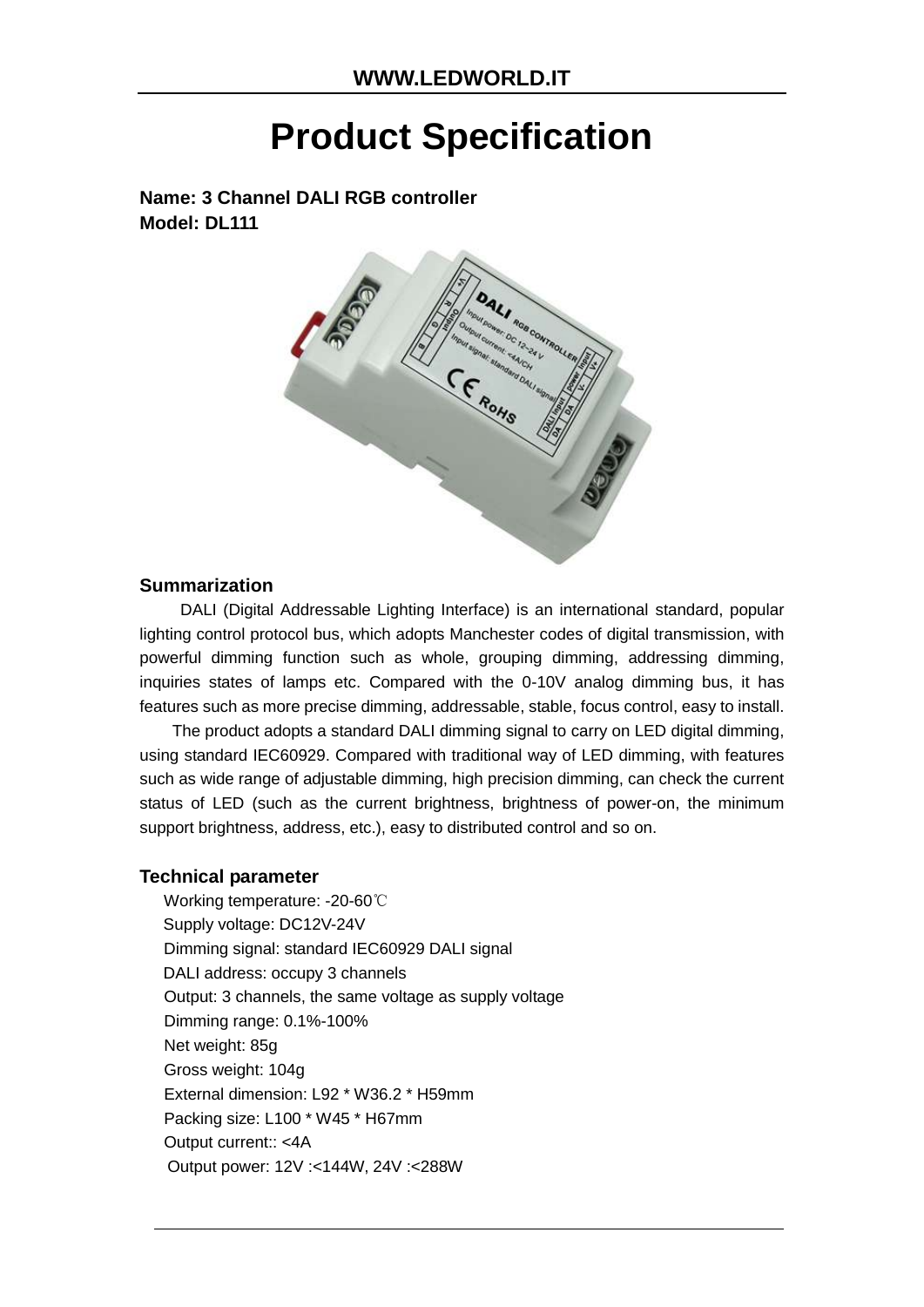### **External Dimension**



## **Interface Specification**



(1) Output: Load output connects with the LEDs need dimming, V+ is positive electrode (voltage is same as supply voltage V+), R, G, B is negative electrode of red, green, blue LED.

(2) Input: power input interface.

(3) Signal: DALI signal input interface, regardless of positive and negative electrode.

## **Typical Application**